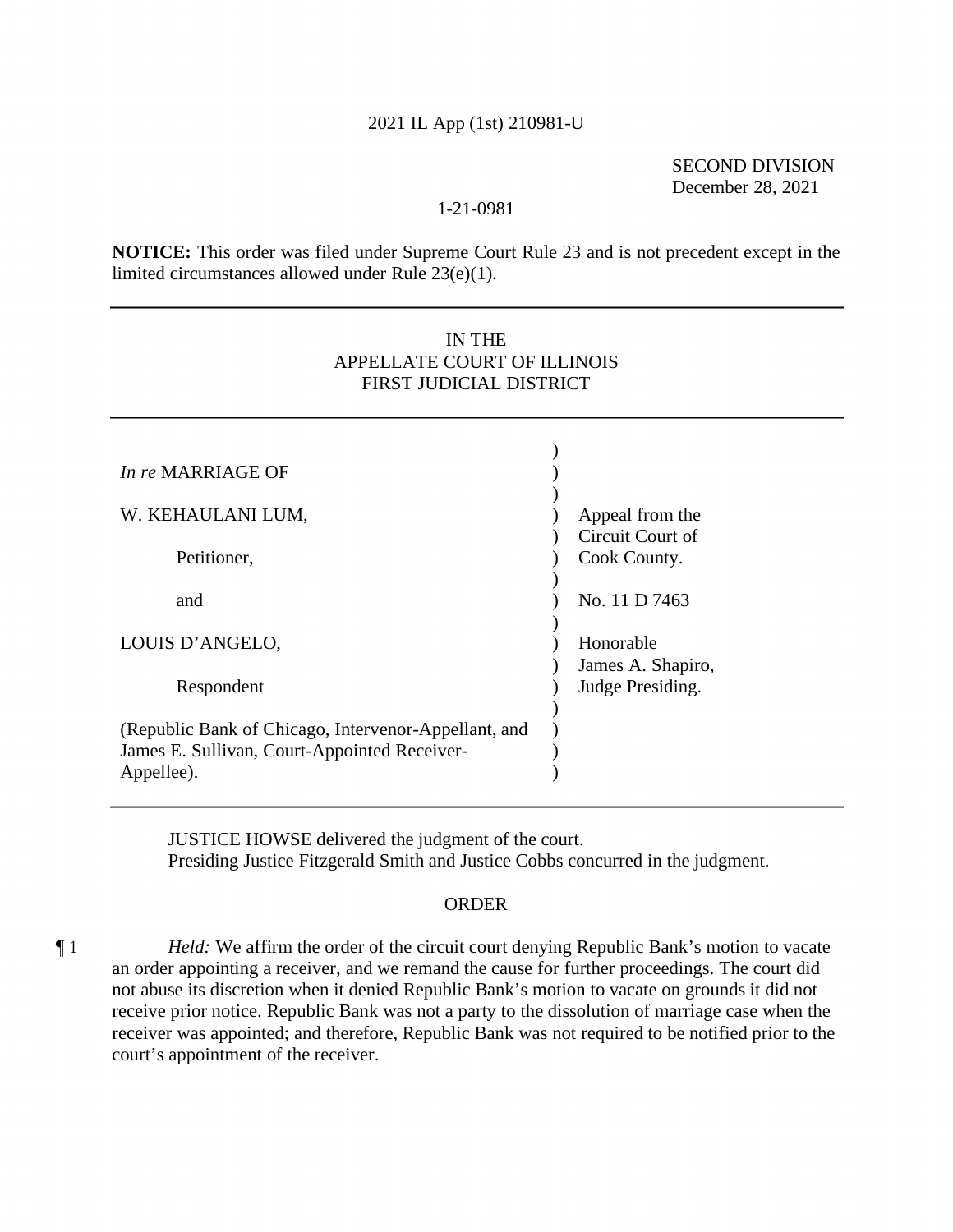¶ 2 This interlocutory appeal arises from an order of the circuit court denying the Republic Bank of Chicago's motion to vacate the appointment of a receiver for commercial real estate in a post-dissolution proceeding. Republic Bank contends: (1) the court denied its procedural due process rights of notice and an opportunity to be heard before appointing a receiver; (2) the court denied its statutory rights to notice and a full hearing before waiving the bond requirement; and (3) the court abused its discretion in appointing a receiver under the circumstances.

¶ 3 For the following reasons, we affirm the circuit court's order.

#### ¶ 4 BACKGROUND

¶ 5 In February 2016, the circuit court entered a judgment dissolving the marriage between W. Kehaulani Lum and Louis D'Angelo. Their marital settlement agreement provided for the sale and distribution of the proceeds from real estate properties including unfinished commercial space at 318 S. Michigan Avenue.

¶ 6 In October 2018, Lum filed a petition for a rule to show cause against D'Angelo based on his failure to comply with certain provisions of the marital settlement agreement requiring him to pay Lum a substantial sum of money. After a full hearing in February 2020, the circuit court entered an order finding D'Angelo in indirect civil contempt for failing to pay Lum \$2,737,430 plus statutory judgment interest. The court ordered D'Angelo to pay \$50,000 to purge his contempt and stayed his commitment to Cook County jail for a status date. In July 2020, the court issued a body attachment against D'Angelo for failing to purge his contempt.

¶ 7 On August 21, 2020, the court adopted and entered an agreed order presented by Lum and D'Angelo to purge D'Angelo's contempt. The order appointed James E. Sullivan as the receiver for several parcels of real estate including the commercial real estate at 318 S. Michigan Avenue, which was titled under 318 Retail, LLC where D'Angelo has an interest. The parties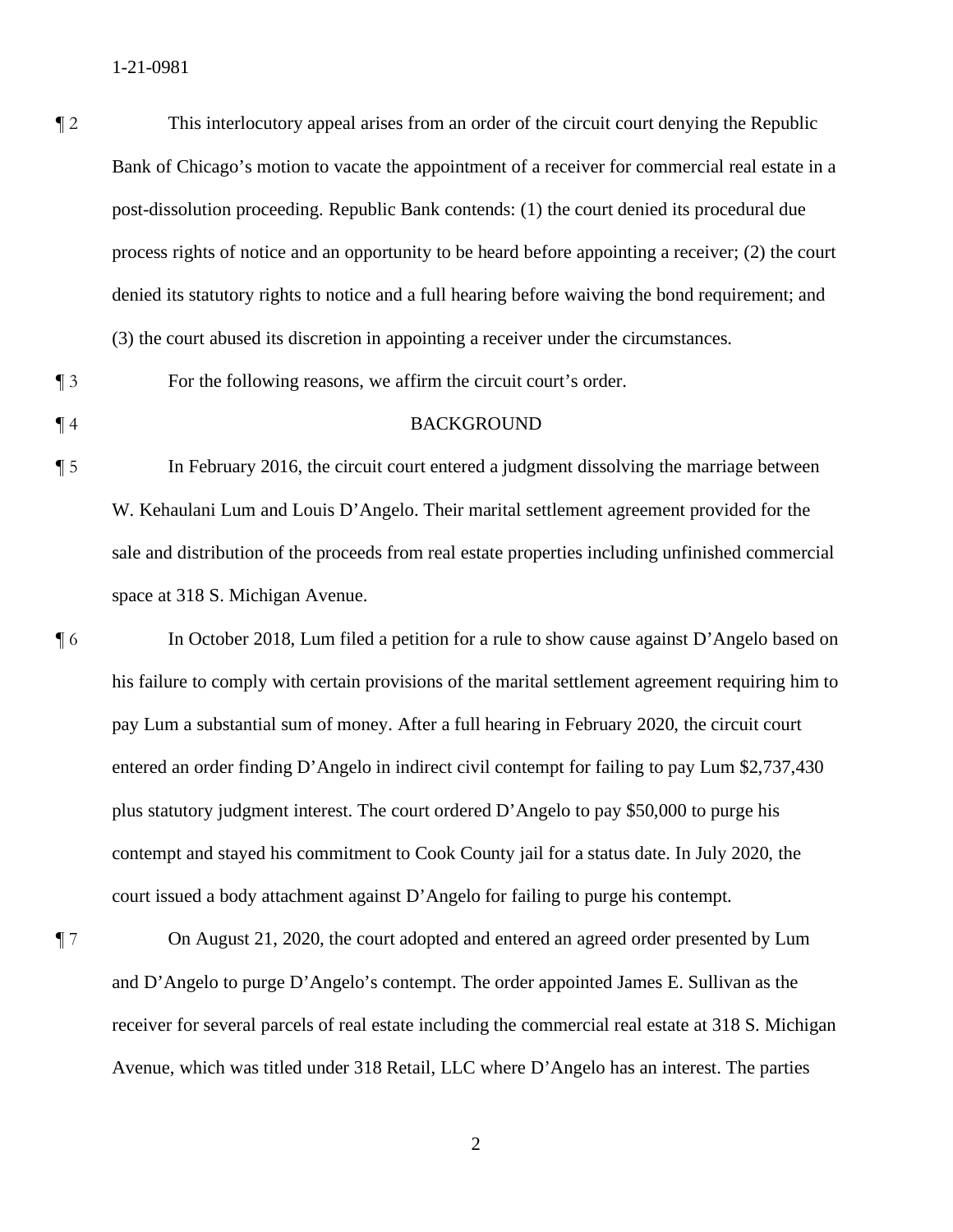agreed to reduce D'Angelo's "cash bond" to zero dollars and agreed to the appointment of the receiver "without bond" to satisfy D'Angelo's obligations to Lum under their marital settlement agreement. Additionally, D'Angelo agreed to submit a sworn statement listing the amount and nature of all liabilities related to the real estate properties.

¶ 8 On February 16, 2021, Republic Bank filed its appearance and petition to intervene in the post-dissolution proceeding. The court granted Republic Bank's petition to intervene for the purpose of challenging the August 21, 2020 order appointing the receiver.

¶ 9 In April 2021, Republic Bank filed a second-amended "petition to vacate" the appointment of the receiver. Republic Bank alleged a deprivation of its procedural due process rights to notice and an opportunity to be heard before the appointment of the receiver. Republic Bank also alleged a deprivation of its statutory rights to notice and a full hearing before waiving the bond requirement under section 2-415(a) of the Code of Civil Procedure (735 ILCS 5/2- 415(a) (West 2020)). Republic Bank stated 318 S. Michigan Avenue was encumbered by a first mortgage and assignment of rents to Republic Bank in 2016 before the order appointing the receiver was entered. Republic Bank also attached a copy of its foreclosure complaint filed in February 2020 before the order appointing the receiver in this post-dissolution proceeding. According to Republic Bank, "[t]here is no factual question that Republic Bank was not a party defendant at the time of the entry of the Order and otherwise was not afforded an opportunity to be heard on the issues before the entry of the Order." Moreover, Republic Bank alleged the appointment was clearly erroneous and noted the appointment of the receiver occurred when there was no motion to do so.

¶ 10 The receiver filed a response brief opposing Republic Bank's second-amended petition. Lum filed a motion to dismiss.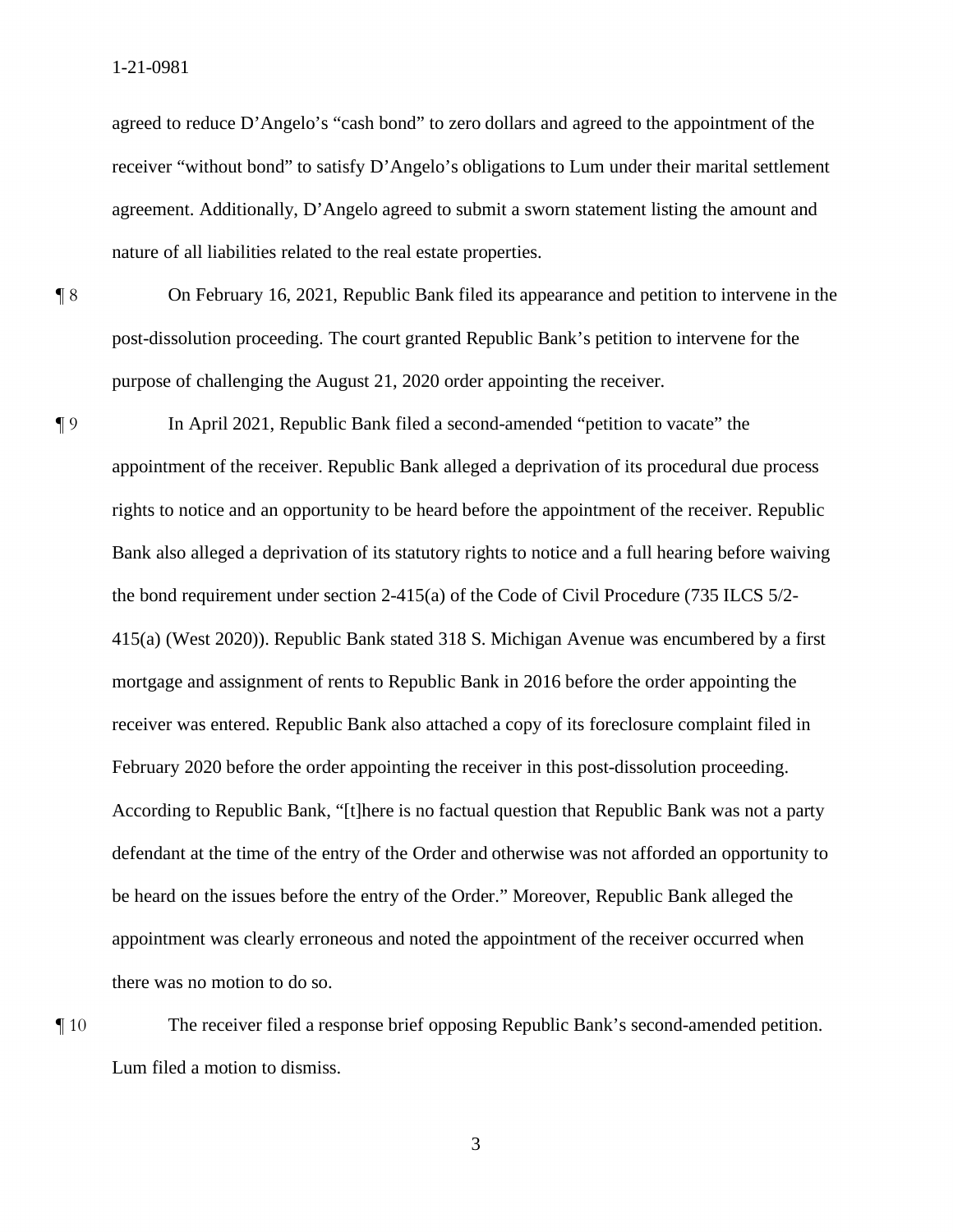¶ 11 Following a hearing, the court denied Republic Bank's second-amended petition to vacate the appointment of the receiver and denied Lum's motion to dismiss. The court noted Republic Bank was not a party to the post-dissolution proceeding on August 21, 2020, when the receiver was appointed by agreement of Lum and D'Angelo. The court ruled procedural due process rights to notice and an opportunity to be heard apply to parties, not necessarily for nonparties that have an interest in the property, even a publicized interest such as constructive notice of a mortgage lien. Nevertheless, the court stated Republic Bank's due process concerns were satisfied when it intervened and the receiver assured Republic Bank its mortgage lien would be protected. Moreover, the court thought it was unnecessary for the receiver to post a bond on the unfinished commercial space at 318 S. Michigan Avenue because the property is unrentable.

¶ 12 Republic Bank filed this interlocutory appeal under Illinois Supreme Court Rule 307(a)(2), (b) (eff. Feb. 26, 2010).

#### ¶ 13 ANALYSIS

- ¶ 14 Republic Bank contends the trial court denied its procedural due process rights of notice and an opportunity to be heard by appointing a receiver without giving it prior notice. Republic Bank also argues the order appointing the receiver must be vacated because the trial court failed to conduct a hearing before waiving bond as required by statute. Finally, Republic Bank argues that this is not an appropriate case for the appointment of a receiver.
- 

## ¶ 15 Standing

¶ 16 We initially address Republic Bank's argument, raised for the first time in its reply brief, that the receiver lacks standing to appear and defend the judgment in this appeal. The receiver filed a brief in the trial court and an attorney representing the receiver participated in oral argument to oppose Republic Bank's motion to vacate the order appointing the receiver.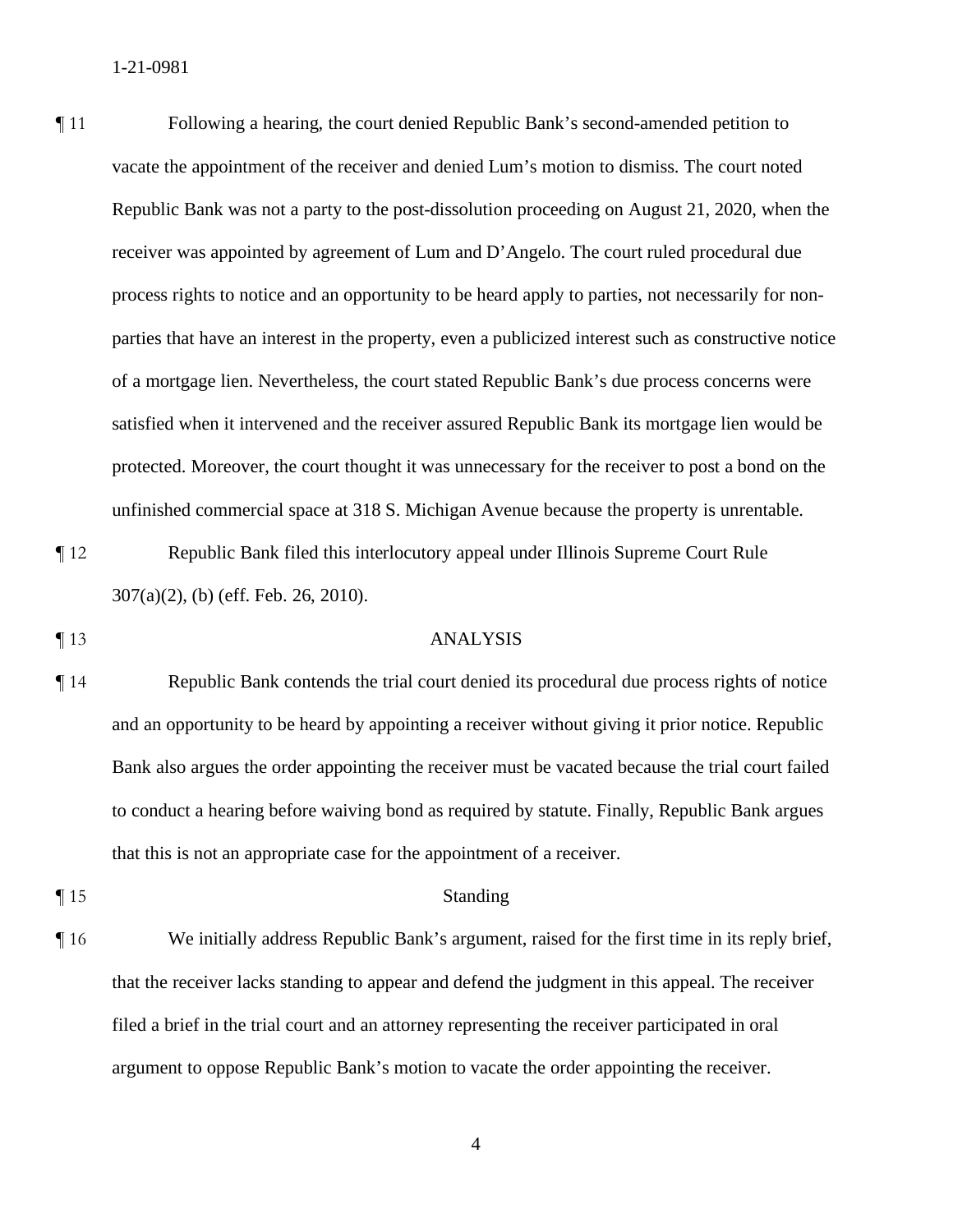Republic Bank did not object to the standing of the receiver to file briefs and argue in opposition to Republic Bank's motion in the trial court. Our supreme court has stated that "lack of standing in a civil case is an affirmative defense, which will be waived if not raised in a timely fashion in the trial court." *Greer v. Illinois Housing Development Authority*, 122 Ill. 2d 462, 508 (1988).

- ¶ 17 Furthermore, Republic Bank did not raise the issue of the receiver's standing in its opening brief and is therefore in violation of Illinois Supreme Court Rule 341 which states, " 'Points not argued [in the opening brief] are waived and shall not be raised in the reply brief \*\*\*.' " *Cain v. Joe Contarino, Inc.*, 2014 IL App (2d) 130482, ¶ 56 (quoting Ill. S. Ct. R. 341(h)(7) (eff. Feb. 6, 2013); and citing *Franciscan Communities, Inc. v. Hamer*, 2012 IL App (2d) 110431, ¶ 19). " 'The reply brief, if any, shall be confined strictly to replying to arguments presented in the brief of the appellee \* \* \*.' " *Id.* (quoting Ill. S. Ct. R. 341(j) (eff. Feb. 6, 2013)). We find that Republic Bank has waived the standing issue by failing to raise the issue in the trial court and in its opening brief in this court. See *id.*; see also *Greer*, 122 Ill. 2d at 508.
- 

## ¶ 18 Notice and Due Process

- ¶ 19 Republic Bank next claims it was entitled to notice before the receiver was appointed. Republic Bank argues that because it was not given notice, it was denied due process and the order appointing the receiver should be vacated.
- ¶ 20 The receiver responds that Republic Bank was not a party to this lawsuit when the order appointing a receiver was entered and Republic Bank has not cited any authority requiring nonparty creditors in a lawsuit to receive notice prior to the appointment of a receiver.
- ¶ 21 Republic Bank was granted leave to intervene after the appointment of the receiver. Yet Republic Bank's status as an intervenor entitles it to notice of all matters that occurred *after* its intervention in the case, not before. See *In re Marriage of Clark*, 170 Ill. App. 3d 690, 692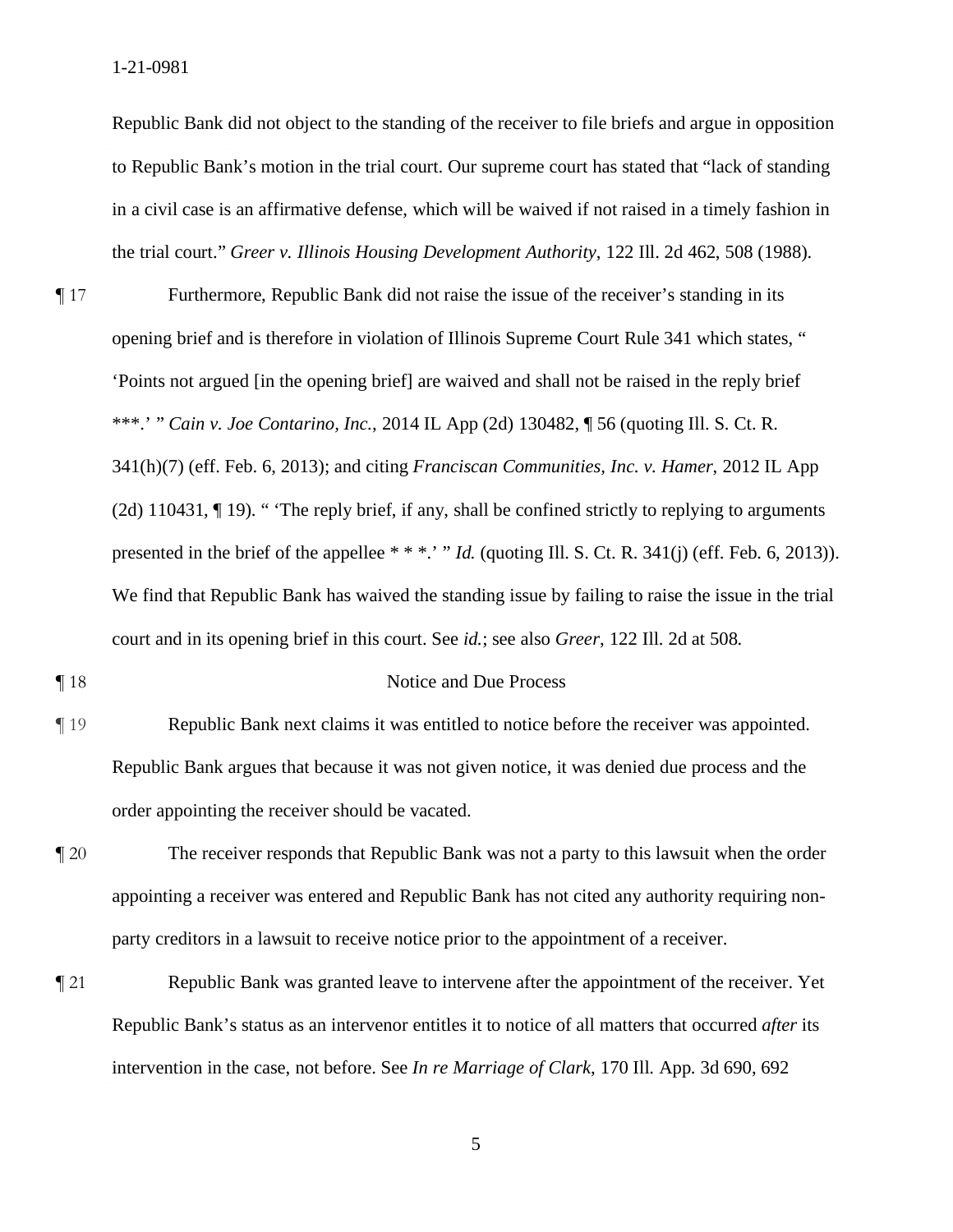(1988) (the Department of Public Aid, as an intervenor, had all the rights of an original party and was entitled to notice in all future proceedings after its intervention).

- ¶ 22 We find Republic Bank's due process claims are meritless. Procedural due process claims challenge the constitutional sufficiency of the specific measures used to deny a person's life, liberty, or property interests. *Village of Vernon Hills v. Heelan*, 2015 IL 118170, ¶ 31. Under our federal and state constitutions, due process demands that orderly proceedings according to established rules should be observed. *Lincoln-Lansing Drainage District v. Stone*, 365 Ill. 41, 45 (1936). " 'A court will find a due process violation only if there is a showing of prejudice.' " *Mohorn-Mintah v. Board of Education of City of Chicago*, 2019 IL App (1st) 182011, ¶ 31 (quoting *Gonzalez v. Pollution Control Board*, 2011 IL App (1st) 093021, ¶ 42).
- ¶ 23 Where the person has "due and sufficient notice" and an adequate opportunity to be heard, the constitutional demands of due process are met. *Lincoln-Lansing Drainage District*, 365 Ill. at 45. A procedural due process claim is a question of law subject to *de novo* review. *Village of Vernon Hills*, 2015 IL 118170, ¶ 31.
- ¶ 24 In this case, the trial court conducted a full hearing on Republic Bank's objections to the appointment of a receiver. Therefore, Republic Bank has suffered no prejudice from the alleged lack of notice where the circuit court allowed it to intervene in this post-dissolution hearing and heard its objections to the appointment of the receiver at a full hearing. See *Iroquois Furnace Co. v. Kimbark*, 85 Ill. App. 399, 404 (1899) (The record conclusively shows the appellant suffered no prejudice due to lack of notice where "upon a full hearing participated in by appellant, the court afterward denied a motion to vacate the order of appointment."); see generally *Lincoln-Lansing Drainage District*, 365 Ill. at 45 (The respondent was afforded due process upon "sufficient notice and an adequate opportunity to present his defense."). Having intervened and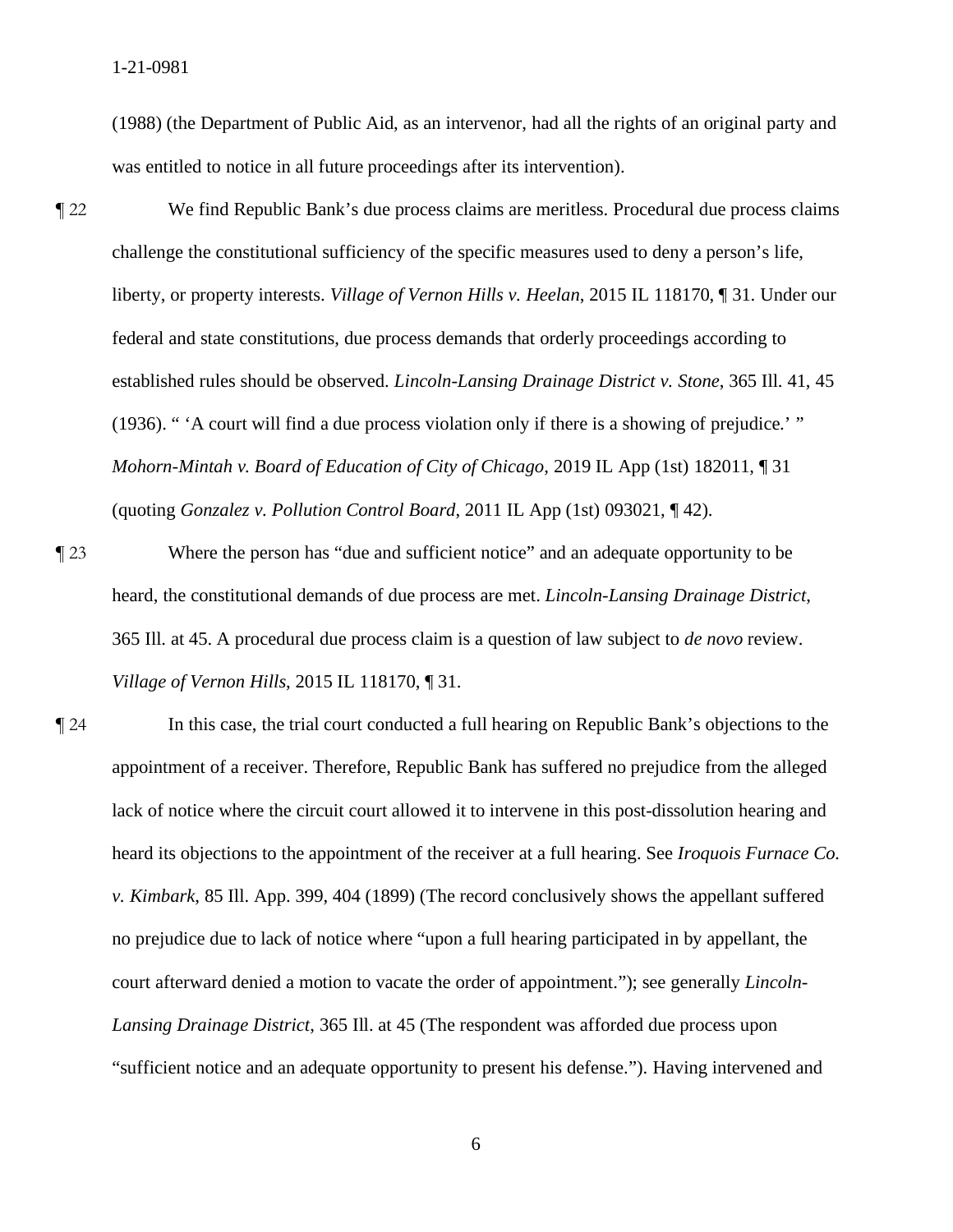obtained a hearing on the issues raised in this appeal, Republic Bank cannot complain it had no opportunity to be heard or suffered due to lack of notice. See *Kilpatrick v. Buhlig*, 294 Ill. App. 304, 312 (1938) (The record title holder was not a party of record at the time the receiver was appointed but subsequently appeared and had a hearing on his objections.). We cannot conclude on the record before us that the trial court denied Republic Bank its procedural due process rights of notice and an opportunity to be heard before appointing the receiver.

## ¶ 25 Bond Requirement

¶ 26 Next, Republic Bank contends the order appointing the receiver must be vacated because the trial court denied its statutory rights to notice and a full hearing before waiving the bond requirement. Whether a party received proper or sufficient notice is a question of law subject to *de novo* review. *Stewart v. Lathan*, 401 Ill. App. 3d 623, 626 (2010).

¶ 27 In support of its argument, Republic Bank cites section 2-415(a) of the Code of Civil Procedure (735 ILCS 5/2-415(a) (West 2020)). Section 2-415(a) provides that before a receiver is appointed, the party seeking the appointment of a receiver must give a bond to the "adverse" party unless the court determines a bond is not required after "notice and full hearing." *Id.*

> "(a) Before any receiver shall be appointed the party making the application shall give bond to the adverse party in such penalty as the court may order and with security to be approved by the court conditioned to pay all damages including reasonable attorney's fees sustained by reason of the appointment and acts of such receiver, in case the appointment of such receiver is revoked or set aside. Bond need not be required, when for good cause shown, and upon notice and full hearing, the court is of the opinion that a receiver ought to be appointed without such bond." *Id.*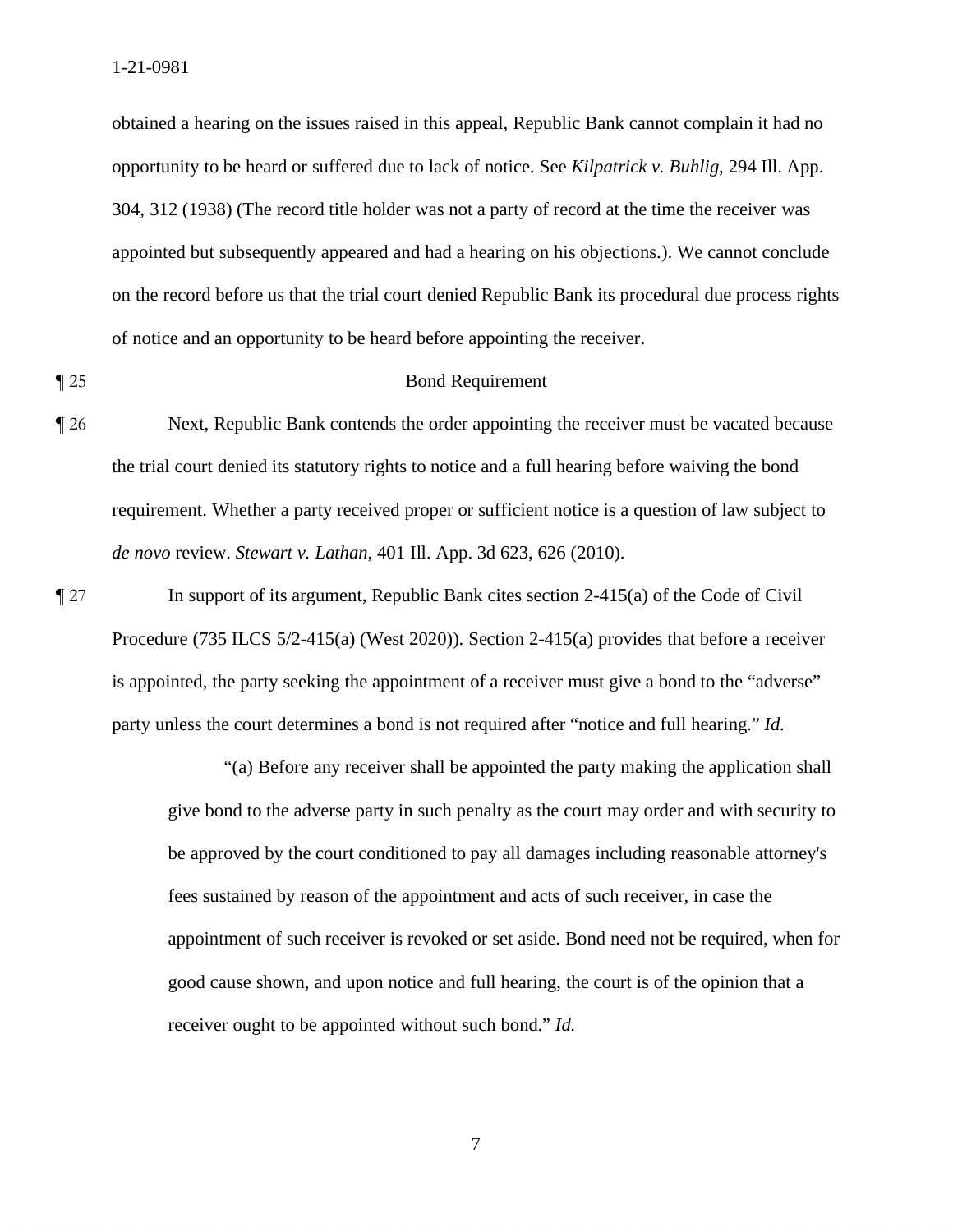¶ 28 The receiver argues the statute is inapplicable to the facts of this case. The statute does not provide a basis to vacate the order because Republic Bank was not a party, let alone an adverse party, at the time the appointment was made. Rather, the appointment was made in the exercise of the court's equitable power pursuant to the agreed order of the parties. Although some statutes provide for the appointment of a receiver, the power to appoint a receiver is part of the inherent equity jurisdiction of the court and not dependent on any statute. *Compton v. Paul K. Harding Realty Co.*, 6 Ill. App. 3d 488, 498 (1972); *Chicago Title & Trust Co. v. Mack*, 347 Ill. 480, 483 (1932). Moreover, a court may appoint a receiver without a motion from any party. *Schroeder v. Meier-Templeton Associates, Inc.*, 130 Ill. App. 3d 554, 561-62 (1984).

- ¶ 29 As an intervenor, Republic Bank is not an "adverse" party in the post-dissolution proceeding between Lum and D'Angelo. See *In re Marriage of Pal*, 397 Ill. App. 3d 903, 911 (2010) (In a dissolution action, the spouses are the "opposing" parties.); see also *In re Marriage of Kane*, 2018 IL App (2d) 180195, ¶¶ 20-21 (intervenor seeking attorney fees under the Illinois Marriage and Dissolution of Marriage Act is not an "opposing" party in a dissolution action). Only Lum and D'Angelo were opposing parties and they agreed to not require bond from each other. Moreover, the statute at issue requires the party requesting the receivership to give bond to the adverse party. The statute does not require the receiver to give bond.
- ¶ 30 The adverse parties agreed in the order that bond, which would be required for their protection, would be waived. A party may waive statutory rights, substantive rules of law, and constitutional rights enacted for their benefit. *Doe v. Northwestern Memorial Hospital*, 2014 IL App (1st) 140212, ¶ 58. The receiver was appointed by the court in the exercise of its equitable powers and the agreement of the adverse parties. Here, it is clear that Republic Bank was not a *party* to this case, (and consequently not an *adverse party*) prior to the appointment of the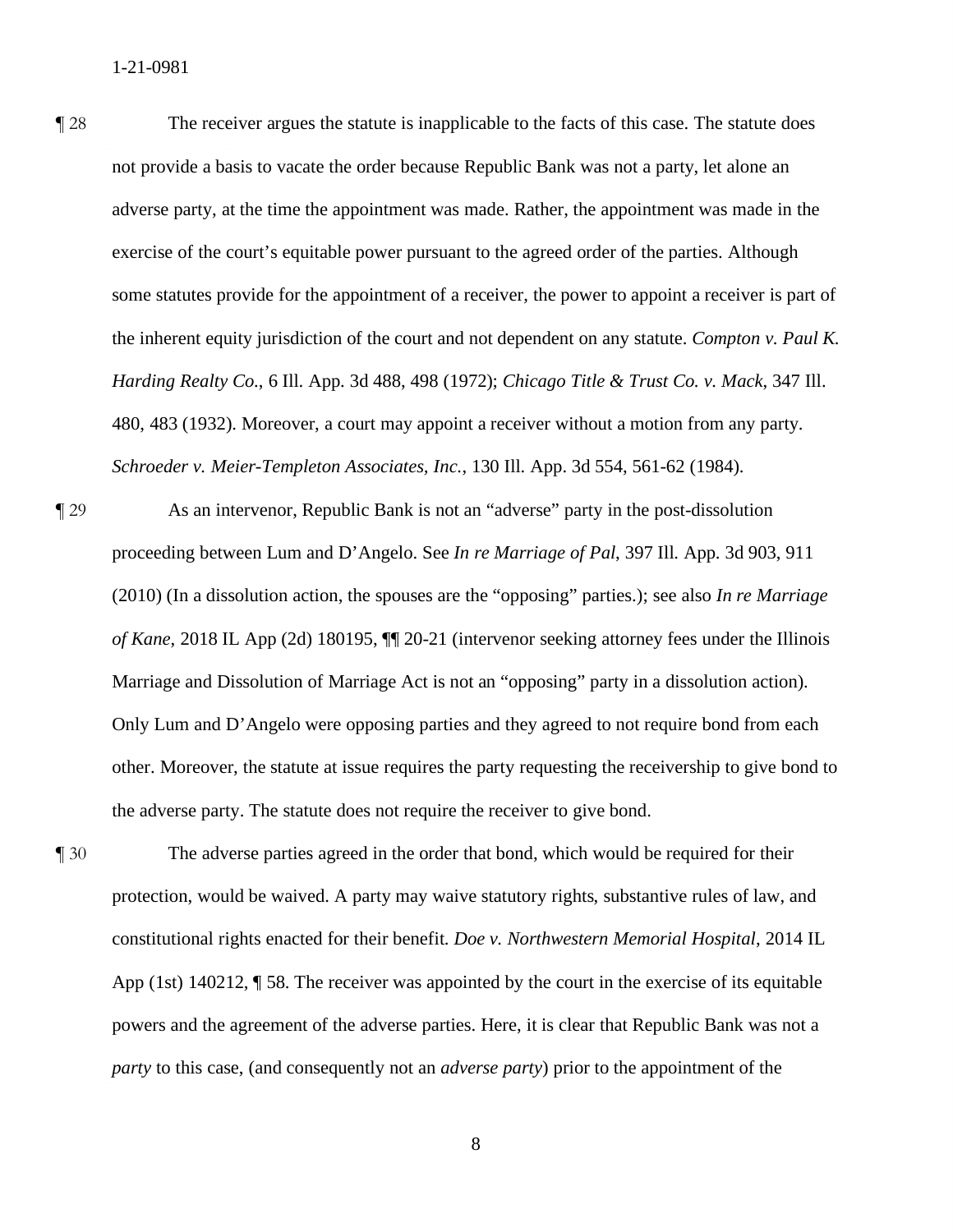receiver. Thus, Republic Bank was not entitled to notice, and a bond was not required where it was waived by the parties entitled to the protection of a bond. In so finding, we necessarily reject Republic Bank's assertion that the receiver waived any argument that his appointment was a proper exercise of the circuit court's discretion. Although issues not raised by appellants in their briefs are generally considered waived, appellees like the receiver may advance any point in support of the judgment on appeal that is supported by the record regardless of whether the point was raised before the trial court, and we may affirm on that basis. *Mayfield v. ACME Barrel Co.*, 258 Ill. App. 3d 32, 37 (1994).

## ¶ 31 Appropriateness of Receivership

- ¶ 32 Nevertheless, Republic Bank contends the trial court abused its discretion in appointing a receiver under the circumstances. Republic Bank asserts neither Lum nor D'Angelo own 318 S. Michigan Avenue, there is no evidence that property has been the subject of neglect or misconduct, and the receiver was merely appointed to satisfy D'Angelo's obligations to Lum under their marital settlement agreement.
- ¶ 33 A receiver is a neutral person appointed by the court to take possession and hold property for the benefit of the party ultimately entitled. *In re Marriage of Pick*, 167 Ill. App. 3d 294, 299 (1988). A receiver is considered an officer of that court. *City of Chicago v. Jewellery Tower, LLC*, 2021 IL App (1st) 201352,  $\P$  45. The appointment of a receiver is an equitable remedy independent of any statute. *Witters v. Hicks*, 335 Ill. App. 3d 435, 446 (2002). Even so, section 2-415(a) of the Code of Civil Procedure provides for the appointment of a receiver, which rests in the discretion of the trial court. See 735 ILCS 5/2-415(a) (West 2020); *Pick*, 167 Ill. 2d at 299. When a proper case is made, the court may appoint a receiver on its own motion. *Schroeder v. Meier-Templeton Associates, Inc.*, 130 Ill. App. 3d 554, 561-62 (1984).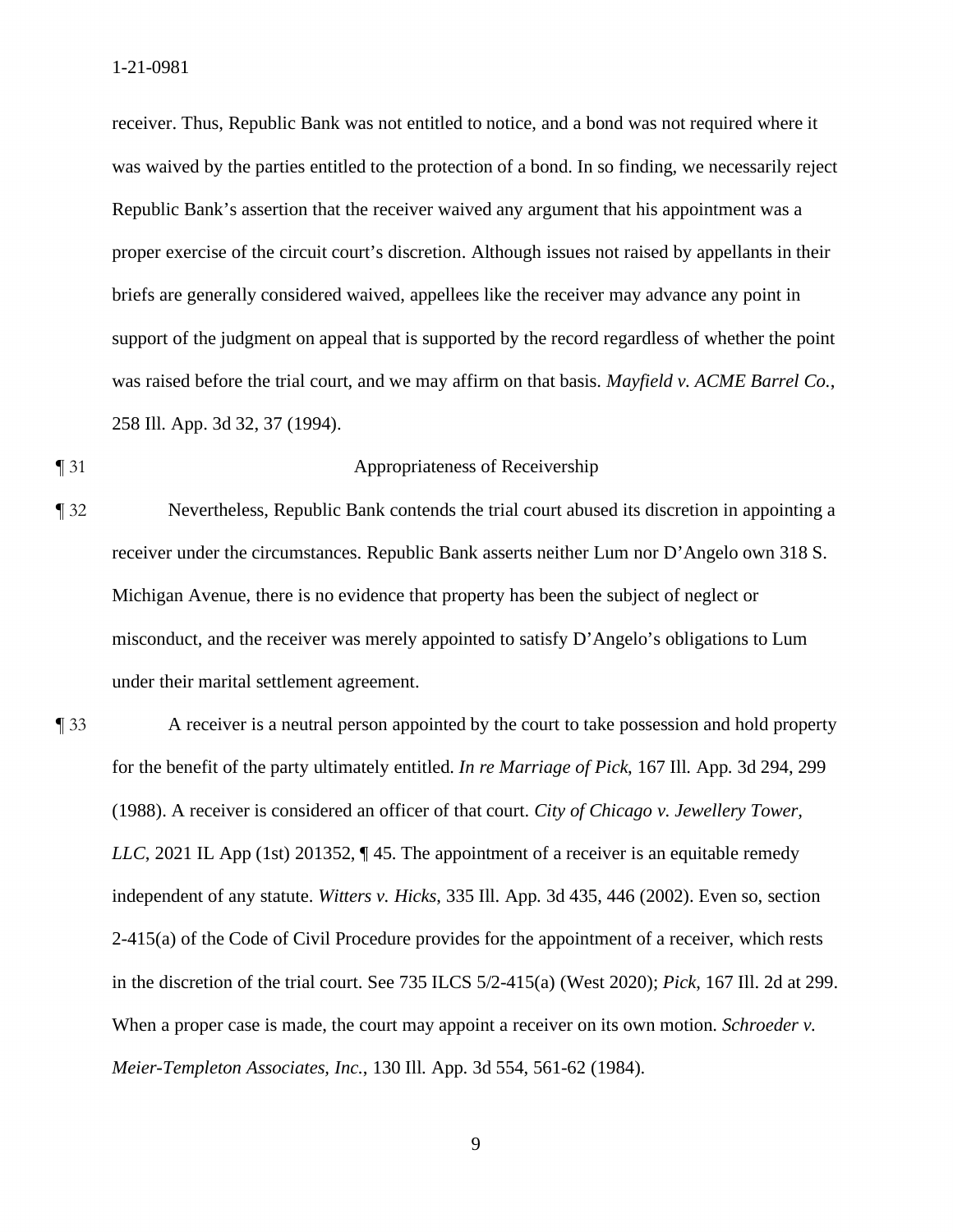¶ 34 We review the trial court's decision to appoint a receiver for an abuse of discretion. *City of Chicago*, 2021 IL App (1st) 201352, ¶ 45. An abuse of discretion occurs where no reasonable person would take the view adopted by the court. *Id.* ¶ 46. Put another way, the trial court abuses its discretion by acting arbitrarily, failing to employ conscientious judgment, and ignoring recognized principles of law. *Id.*

¶ 35 Generally, the appointment of a receiver is appropriate where the applicant shows a right to an asset and there is a risk of loss or harm to that asset. *Bagdonas v. Liberty Land & Investment Co.*, 309 Ill. 103, 110 (1923). Courts of equity have power to appoint a receiver, but that discretion should be exercised "for the benefit of creditors or other interested parties only when the necessity therefor clearly appears." *Id.* at 111. Moreover, the Illinois Marriage and Dissolution of Marriage Act grants trial courts broad equitable powers to enter temporary relief including making provisions "for the preservation and conservation of marital assets during the litigation." 750 ILCS 5/102(10) (West 2020).

¶ 36 At the time the receiver was appointed, the circuit court had found D'Angelo in indirect civil contempt for failing to pay Lum \$2,737,430 plus statutory judgment interest under their marital settlement agreement. The court ordered D'Angelo to pay \$50,000 to purge his contempt and stayed his commitment to Cook County jail for a status date. When D'Angelo failed to purge his contempt, the court issued a body attachment against D'Angelo. Subsequently, the circuit court entered Lum and D'Angelo's agreed order appointing the receiver for 318 S. Michigan Avenue. The property was titled under 318 Retail, LLC where D'Angelo has a controlling interest. The agreed order stated the parties had agreed to reduce D'Angelo's "cash bond" to zero dollars and the appointment of the receiver "without bond" to satisfy D'Angelo's obligations to Lum under their marital settlement agreement. The marital settlement agreement provided for the